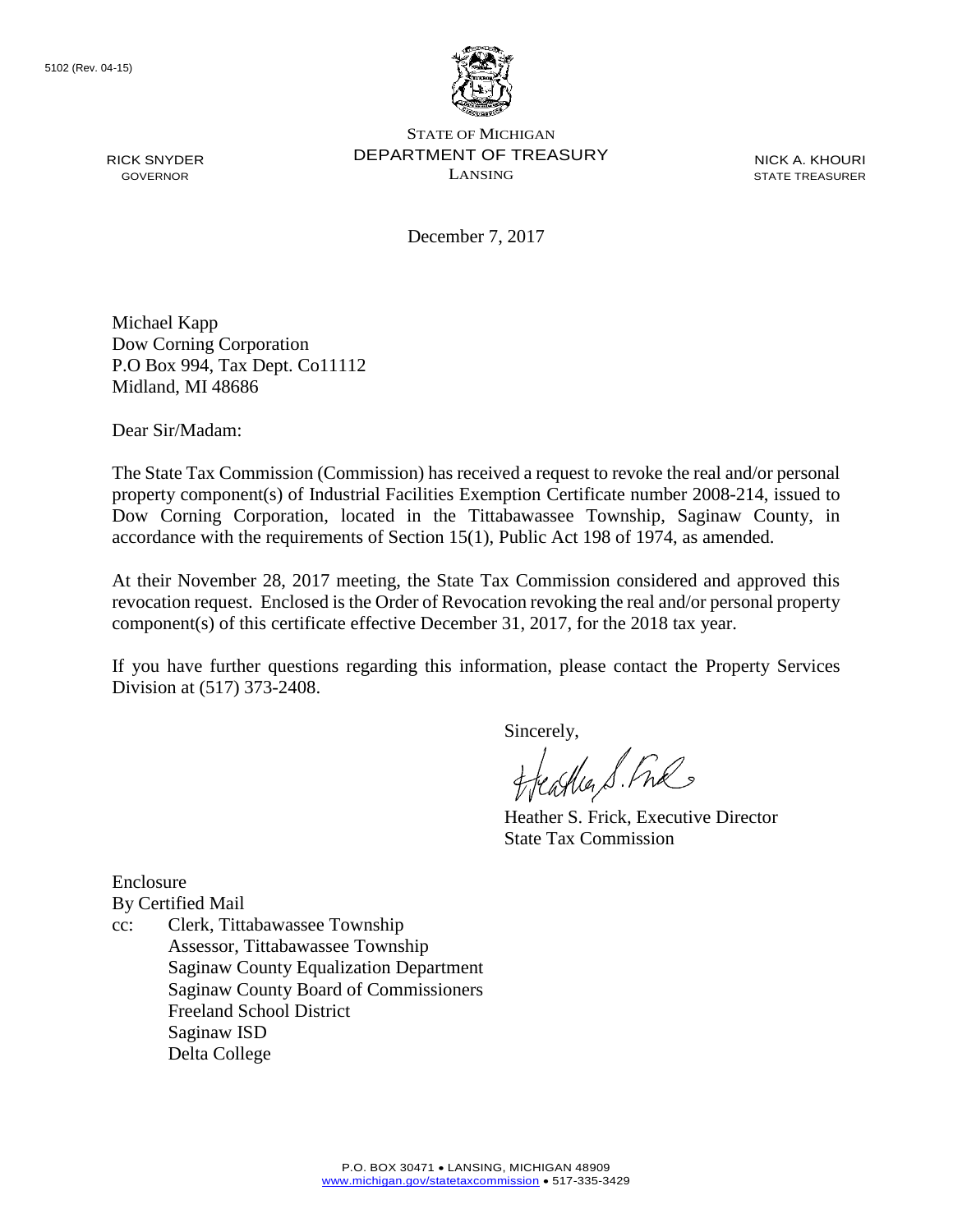

Industrial Facilities Exemption Certificate

Certificate Number **2008-214** Certificate Holder: **Dow Corning Corporation** Facility Location: **Tittabawassee Township**

County of **Saginaw**, State of Michigan

Pursuant to the requirements of Section 15(1), Public Act 198 of 1974, as amended, upon receipt of a written request for revocation by the holder of an Industrial Facilities Exemption Certificate, the Commission shall by order revoke the certificate in whole, or in part, with respect to its real and/or personal property component(s), whichever shall be requested.

The State Tax Commission received a request from Dow Corning Corporation to revoke the real and/or personal property component(s) of Industrial Facilities Exemption Certificate number 2008-214, located in the Tittabawassee Township, Saginaw County. At their November 28, 2017 meeting, the State Tax Commission considered and approved this revocation request.

Therefore, it is ordered that the real and/or personal property component(s) of Industrial Facility Exemption Certificate number 2008-214 be revoked effective **December 31, 2017, for the 2018 tax year**.



 $\mathcal{S}4\mathcal{G}2\mathcal{L}$ 

Douglas B. Roberts, Chairman State Tax Commission

A TRUE COP ATTEST Janay Jenkins<br>Michigan Department of Treasury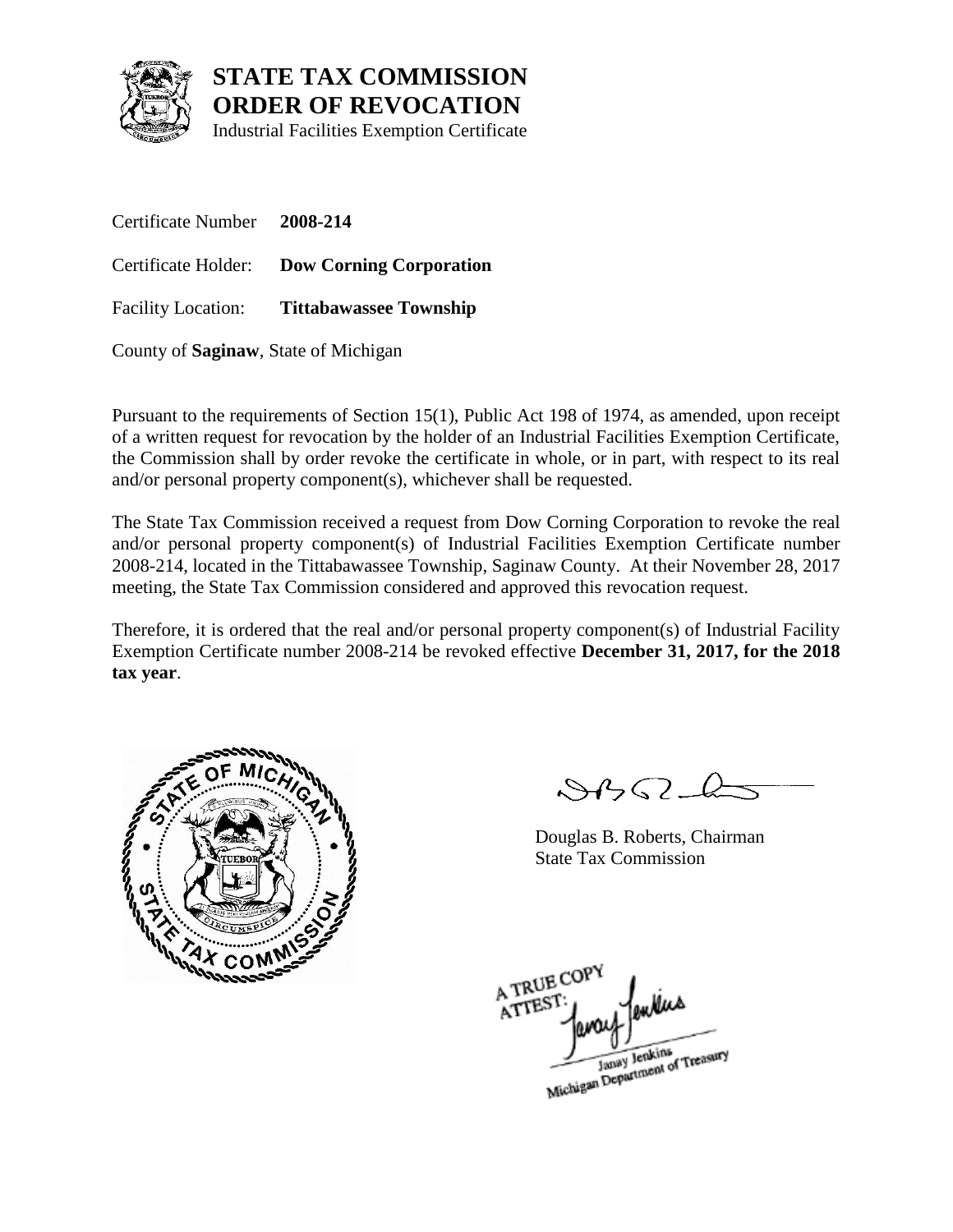

NICK A. KHOURI STATE TREASURER

December 7, 2017

Micheal S. Kapp Dow Corning Corporation P.O. Box 994 Tax Dept. Co1112 Midland, MI 48686

Dear Sir/Madam:

RICK SNYDER GOVERNOR

The State Tax Commission (Commission) has received a request to revoke the real and/or personal property component(s) of Industrial Facilities Exemption Certificate number 2009-201, issued to Dow Corning Corporation, located in the Tittabawassee Township, Saginaw County, in accordance with the requirements of Section 15(1), Public Act 198 of 1974, as amended.

At their November 28, 2017 meeting, the State Tax Commission considered and approved this revocation request. Enclosed is the Order of Revocation revoking the real and/or personal property component(s) of this certificate effective December 31, 2017, for the 2018 tax year.

If you have further questions regarding this information, please contact the Property Services Division at (517) 373-2408.

Sincerely,

castia S. Free

Heather S. Frick, Executive Director State Tax Commission

Enclosure By Certified Mail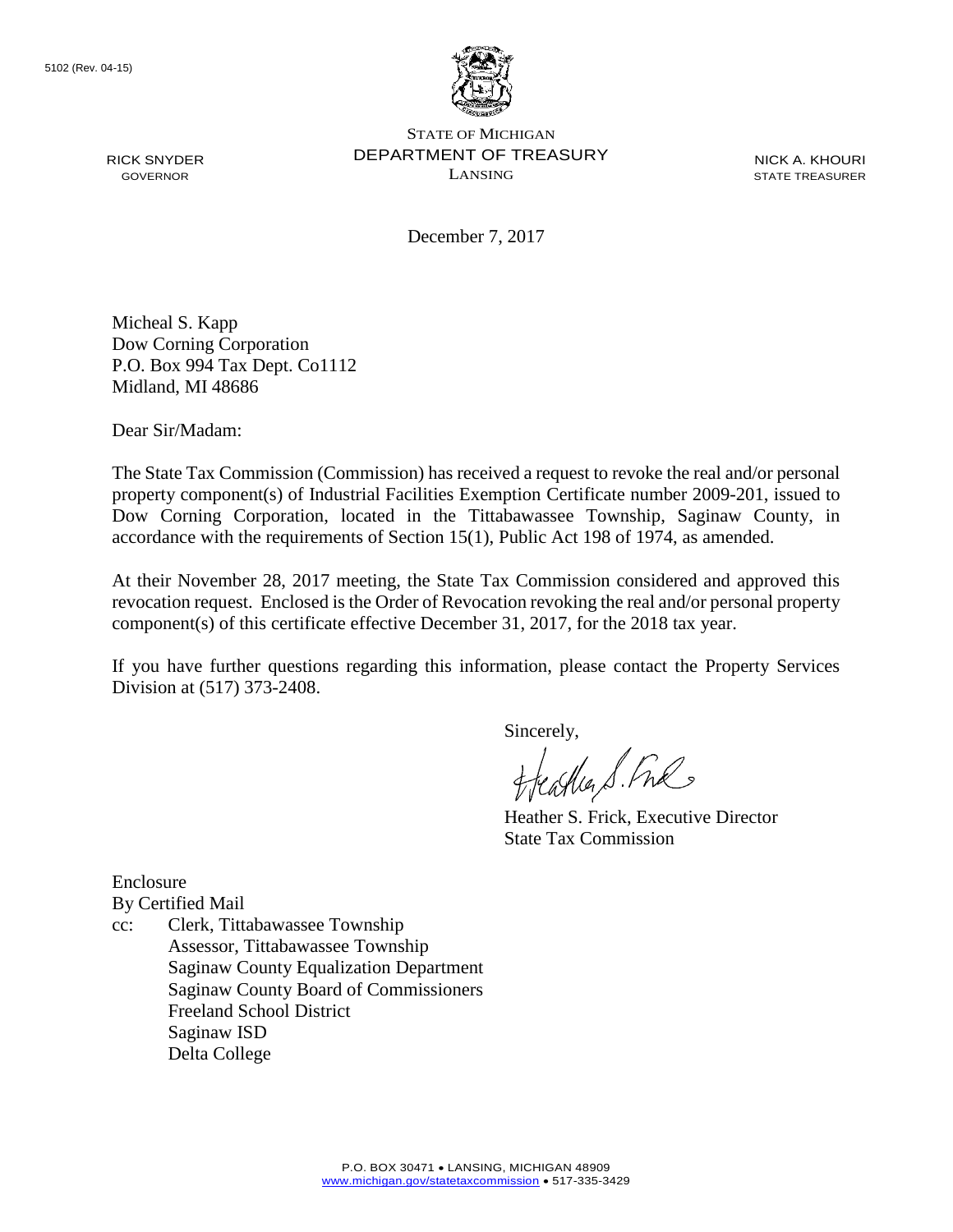

Industrial Facilities Exemption Certificate

Certificate Number **2009-201** Certificate Holder: **Dow Corning Corporation** Facility Location: **Tittabawassee Township**

County of **Saginaw**, State of Michigan

Pursuant to the requirements of Section 15(1), Public Act 198 of 1974, as amended, upon receipt of a written request for revocation by the holder of an Industrial Facilities Exemption Certificate, the Commission shall by order revoke the certificate in whole, or in part, with respect to its real and/or personal property component(s), whichever shall be requested.

The State Tax Commission received a request from Dow Corning Corporation to revoke the real and/or personal property component(s) of Industrial Facilities Exemption Certificate number 2009-201, located in the Tittabawassee Township, Saginaw County. At their November 28, 2017 meeting, the State Tax Commission considered and approved this revocation request.

Therefore, it is ordered that the real and/or personal property component(s) of Industrial Facility Exemption Certificate number 2009-201 be revoked effective **December 31, 2017, for the 2018 tax year**.



 $\mathcal{S}4\mathcal{G}2\mathcal{L}$ 

Douglas B. Roberts, Chairman State Tax Commission

A TRUE COP ATTEST Janay Jenkins<br>Michigan Department of Treasury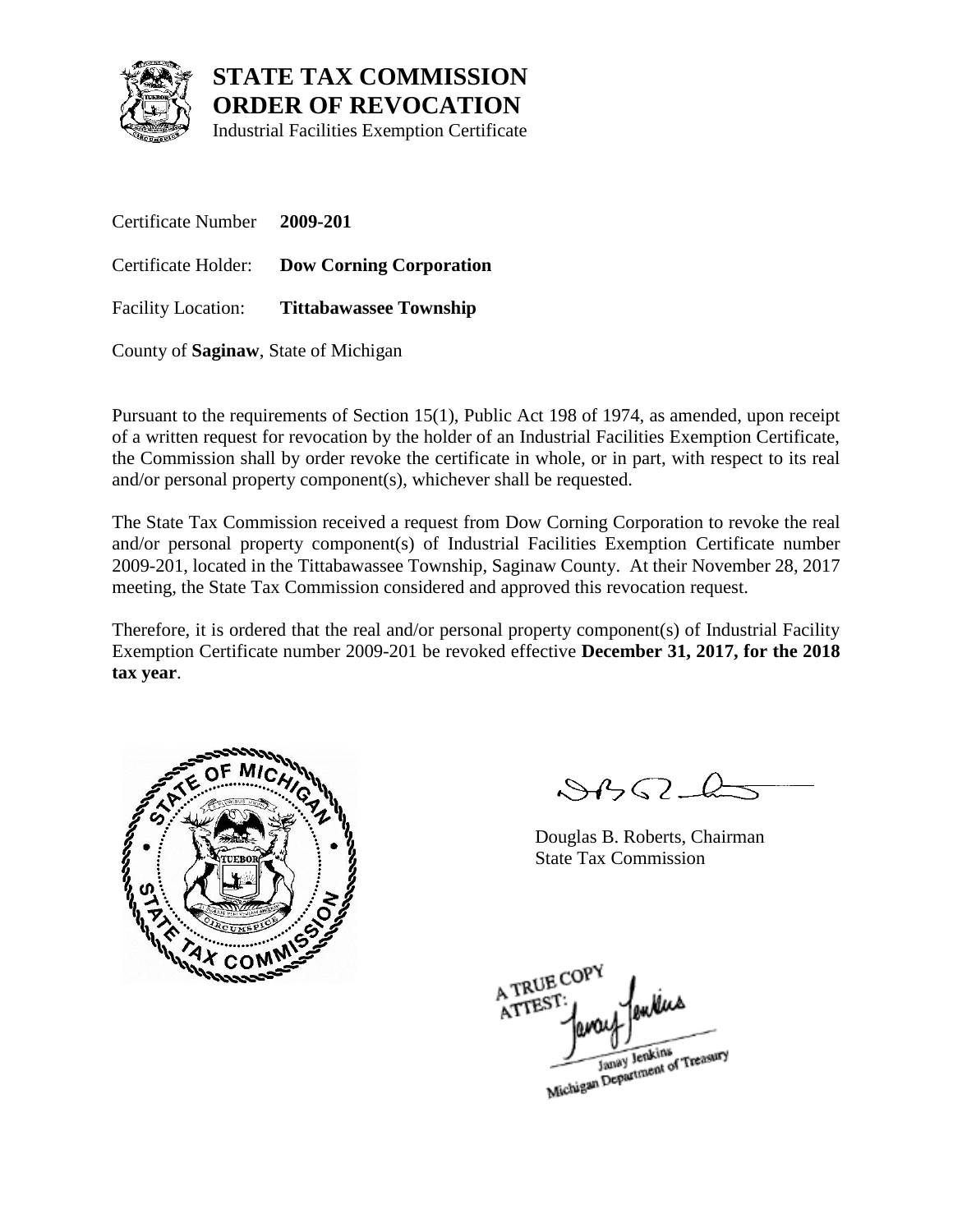

NICK A. KHOURI STATE TREASURER

December 7, 2017

Brian Tessin Dow Corning Corporation P O Box 994, Tax Dept. Co1112 Midland, MI 48686

Dear Sir/Madam:

RICK SNYDER GOVERNOR

The State Tax Commission (Commission) has received a request to revoke the real and/or personal property component(s) of Industrial Facilities Exemption Certificate number 2010-171, issued to Dow Corning Corporation, located in the Tittabawassee Township, Saginaw County, in accordance with the requirements of Section 15(1), Public Act 198 of 1974, as amended.

At their November 28, 2017 meeting, the State Tax Commission considered and approved this revocation request. Enclosed is the Order of Revocation revoking the real and/or personal property component(s) of this certificate effective December 31, 2017, for the 2018 tax year.

If you have further questions regarding this information, please contact the Property Services Division at (517) 373-2408.

Sincerely,

treastly S. Fre

Heather S. Frick, Executive Director State Tax Commission

Enclosure By Certified Mail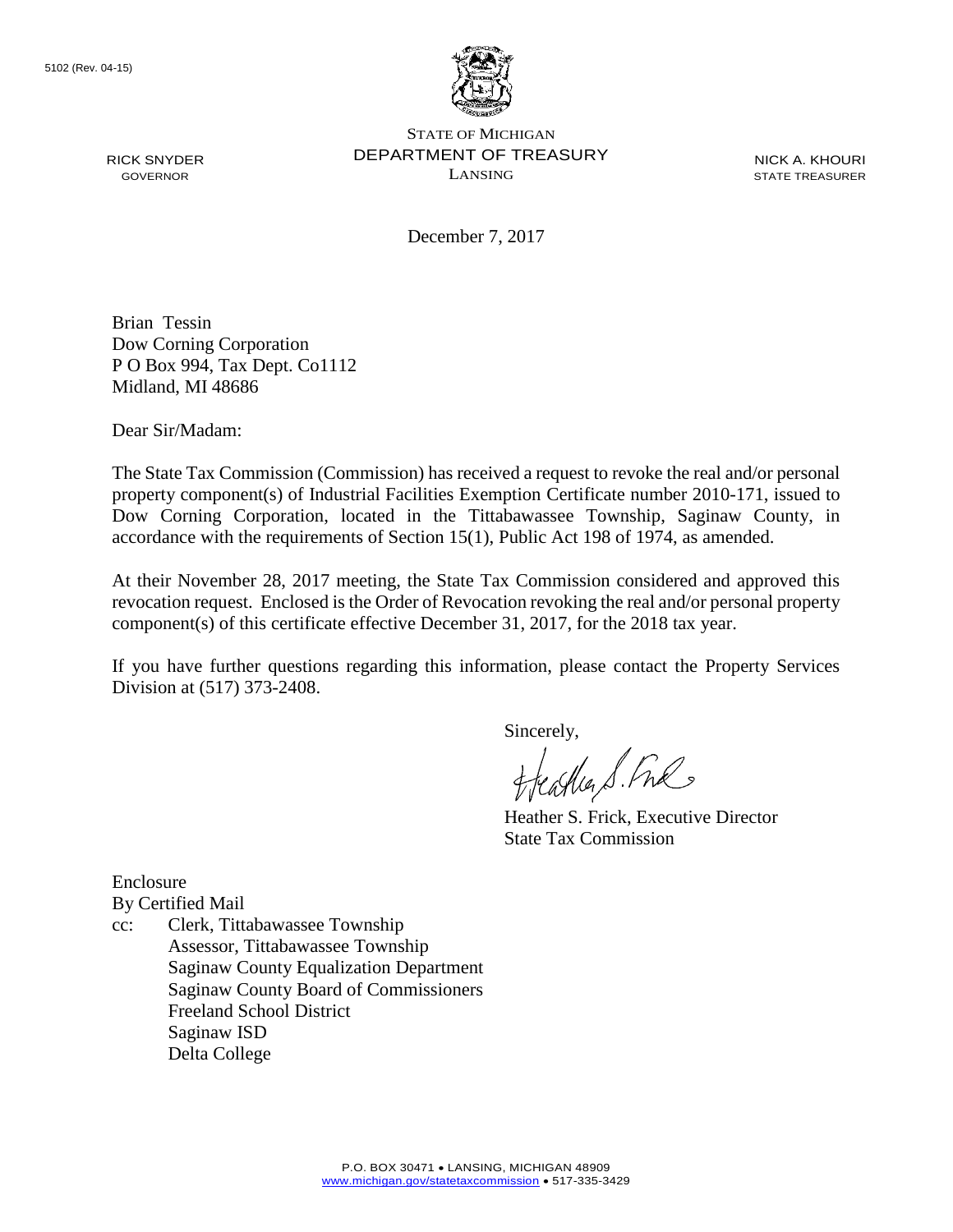

Industrial Facilities Exemption Certificate

Certificate Number **2010-171** Certificate Holder: **Dow Corning Corporation** Facility Location: **Tittabawassee Township**

County of **Saginaw**, State of Michigan

Pursuant to the requirements of Section 15(1), Public Act 198 of 1974, as amended, upon receipt of a written request for revocation by the holder of an Industrial Facilities Exemption Certificate, the Commission shall by order revoke the certificate in whole, or in part, with respect to its real and/or personal property component(s), whichever shall be requested.

The State Tax Commission received a request from Dow Corning Corporation to revoke the real and/or personal property component(s) of Industrial Facilities Exemption Certificate number 2010-171, located in the Tittabawassee Township, Saginaw County. At their November 28, 2017 meeting, the State Tax Commission considered and approved this revocation request.

Therefore, it is ordered that the real and/or personal property component(s) of Industrial Facility Exemption Certificate number 2010-171 be revoked effective **December 31, 2017, for the 2018 tax year**.



 $\mathcal{S}4\mathcal{G}2\mathcal{L}$ 

Douglas B. Roberts, Chairman State Tax Commission

A TRUE COP ATTEST Janay Jenkins<br>Michigan Department of Treasury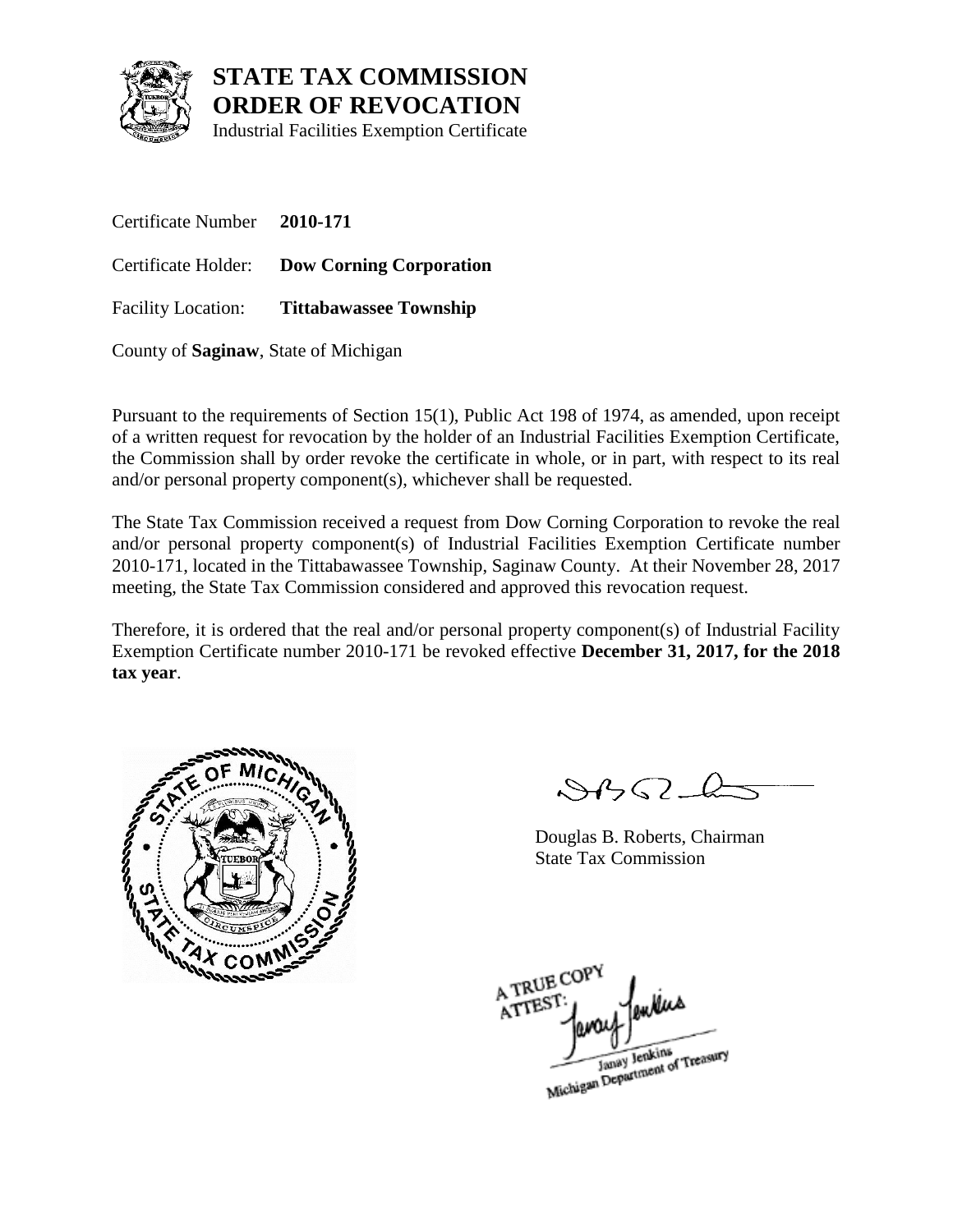

NICK A. KHOURI STATE TREASURER

December 7, 2017

Brian Tessin Dow Corning Corporation P.O. Box 994, Attn: Tax Co1112 Midland, MI 48686-0994

Dear Sir/Madam:

RICK SNYDER GOVERNOR

The State Tax Commission (Commission) has received a request to revoke the real and/or personal property component(s) of Industrial Facilities Exemption Certificate number 2010-271, issued to Dow Corning Corporation, located in the Tittabawassee Township, Saginaw County, in accordance with the requirements of Section 15(1), Public Act 198 of 1974, as amended.

At their November 28, 2017 meeting, the State Tax Commission considered and approved this revocation request. Enclosed is the Order of Revocation revoking the real and/or personal property component(s) of this certificate effective December 31, 2017, for the 2018 tax year.

If you have further questions regarding this information, please contact the Property Services Division at (517) 373-2408.

Sincerely,

treastly S. Fre

Heather S. Frick, Executive Director State Tax Commission

Enclosure By Certified Mail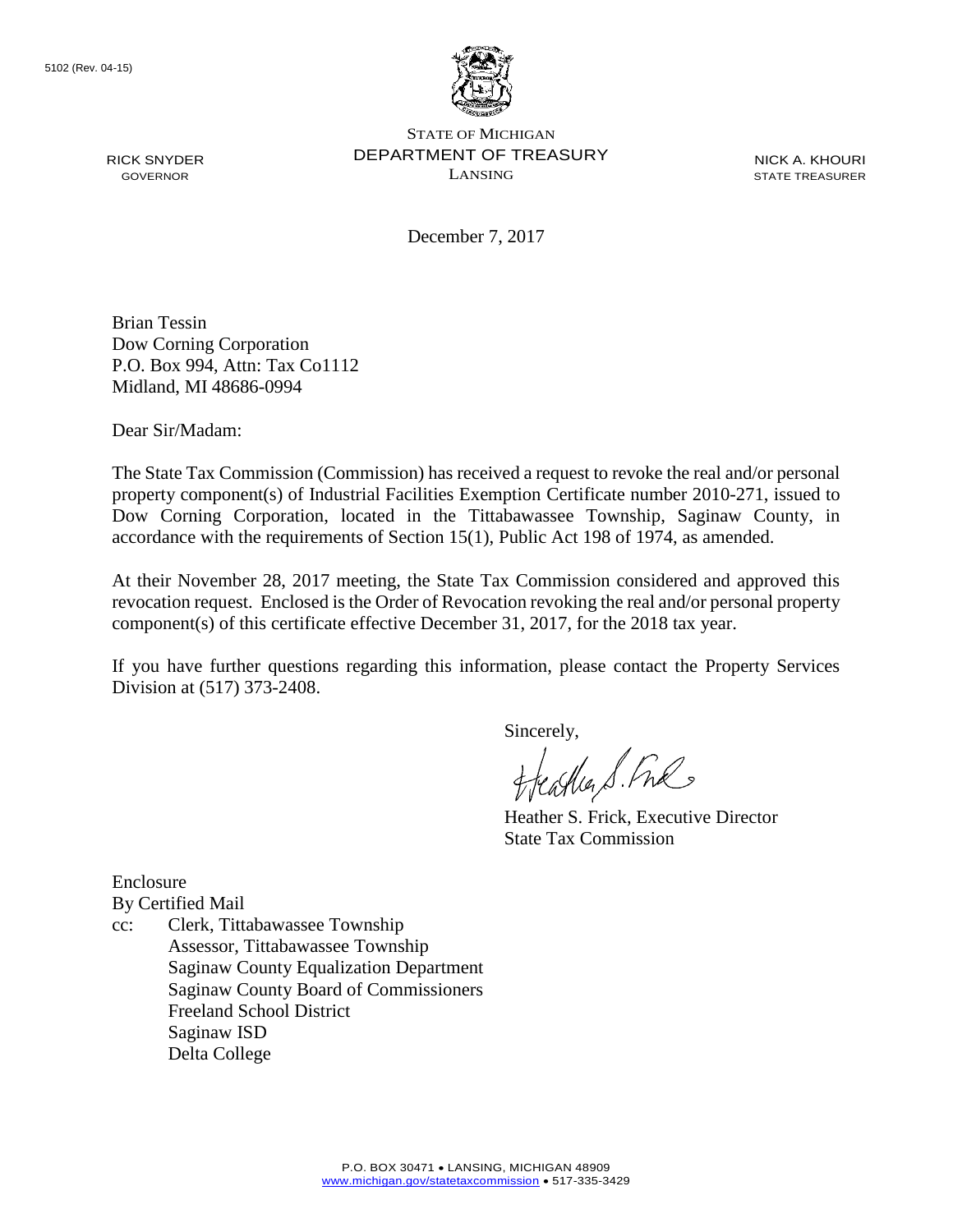

Industrial Facilities Exemption Certificate

Certificate Number **2010-271** Certificate Holder: **Dow Corning Corporation** Facility Location: **Tittabawassee Township**

County of **Saginaw**, State of Michigan

Pursuant to the requirements of Section 15(1), Public Act 198 of 1974, as amended, upon receipt of a written request for revocation by the holder of an Industrial Facilities Exemption Certificate, the Commission shall by order revoke the certificate in whole, or in part, with respect to its real and/or personal property component(s), whichever shall be requested.

The State Tax Commission received a request from Dow Corning Corporation to revoke the real and/or personal property component(s) of Industrial Facilities Exemption Certificate number 2010-271, located in the Tittabawassee Township, Saginaw County. At their November 28, 2017 meeting, the State Tax Commission considered and approved this revocation request.

Therefore, it is ordered that the real and/or personal property component(s) of Industrial Facility Exemption Certificate number 2010-271 be revoked effective **December 31, 2017, for the 2018 tax year**.



 $\mathcal{S}4\mathcal{G}2\mathcal{L}$ 

Douglas B. Roberts, Chairman State Tax Commission

A TRUE COP ATTEST Janay Jenkins<br>Michigan Department of Treasury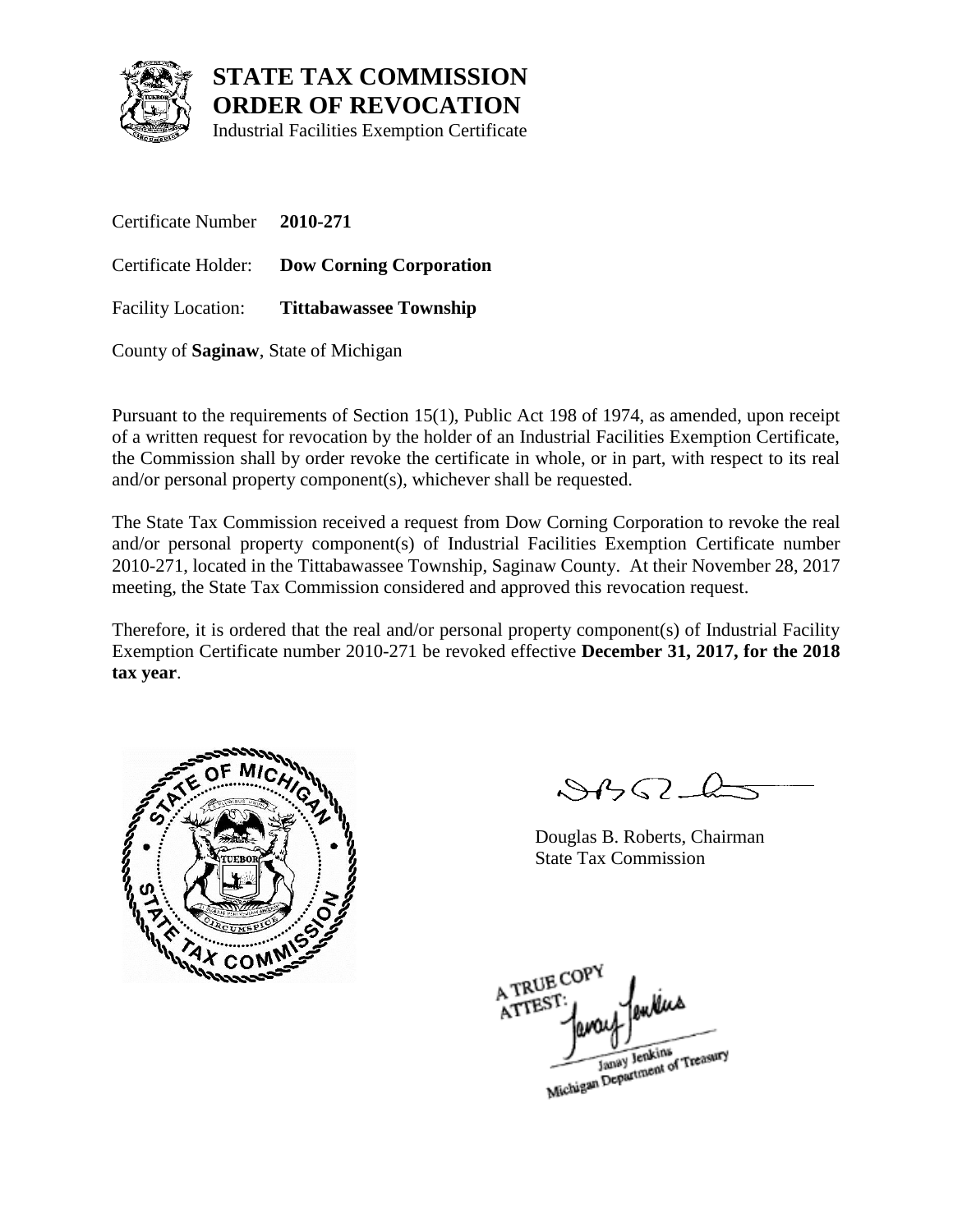

NICK A. KHOURI STATE TREASURER

December 7, 2017

Brian Tessin Dow Corning Corporation P.O. Box 994 Tax Dept. Co1112 Midland, MI 48686

Dear Sir/Madam:

RICK SNYDER GOVERNOR

The State Tax Commission (Commission) has received a request to revoke the real and/or personal property component(s) of Industrial Facilities Exemption Certificate number 2011-177, issued to Dow Corning Corporation, located in the Tittabawassee Township, Saginaw County, in accordance with the requirements of Section 15(1), Public Act 198 of 1974, as amended.

At their November 28, 2017 meeting, the State Tax Commission considered and approved this revocation request. Enclosed is the Order of Revocation revoking the real and/or personal property component(s) of this certificate effective December 31, 2017, for the 2018 tax year.

If you have further questions regarding this information, please contact the Property Services Division at (517) 373-2408.

Sincerely,

castia S. Free

Heather S. Frick, Executive Director State Tax Commission

Enclosure By Certified Mail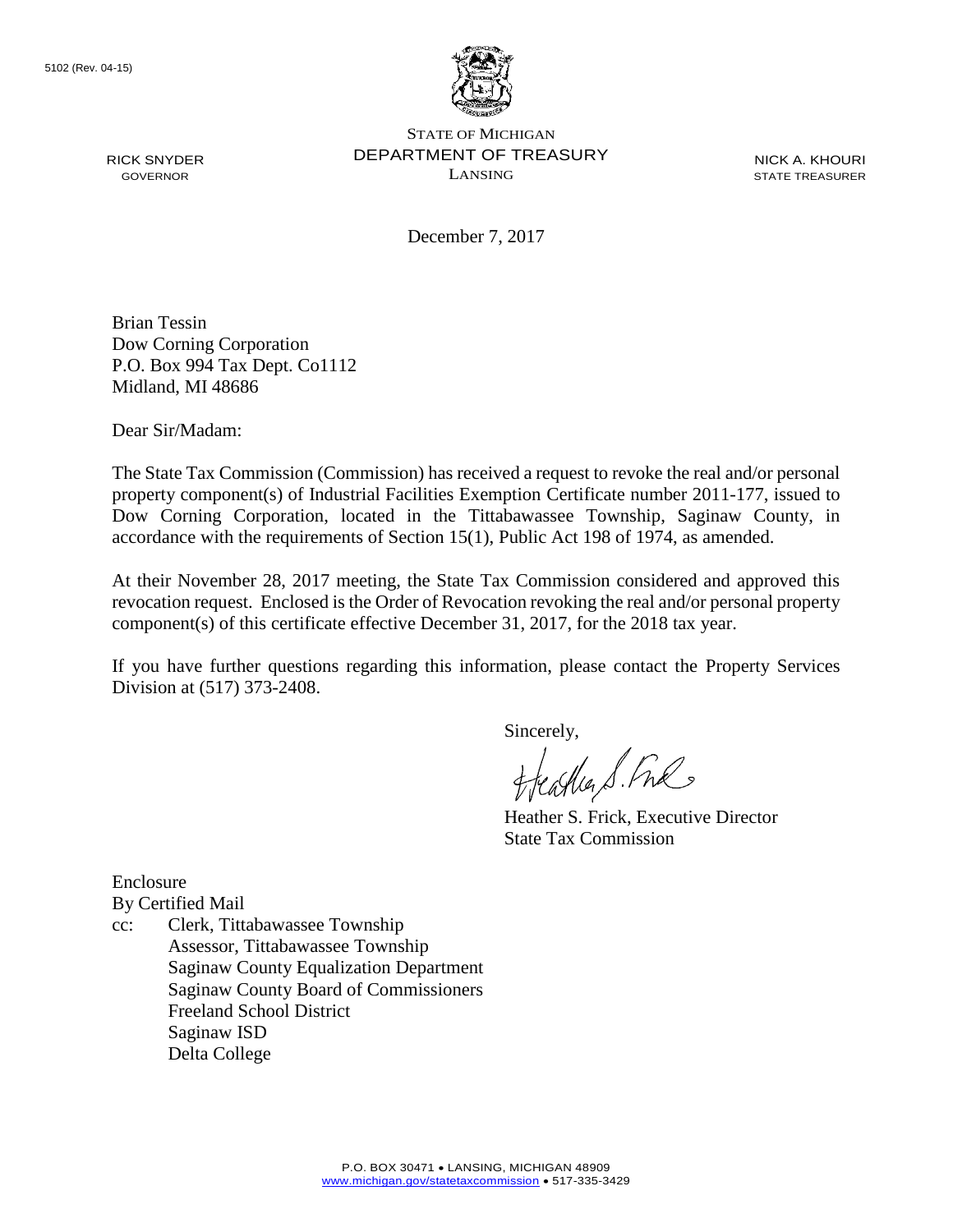

Industrial Facilities Exemption Certificate

Certificate Number **2011-177** Certificate Holder: **Dow Corning Corporation** Facility Location: **Tittabawassee Township**

County of **Saginaw**, State of Michigan

Pursuant to the requirements of Section 15(1), Public Act 198 of 1974, as amended, upon receipt of a written request for revocation by the holder of an Industrial Facilities Exemption Certificate, the Commission shall by order revoke the certificate in whole, or in part, with respect to its real and/or personal property component(s), whichever shall be requested.

The State Tax Commission received a request from Dow Corning Corporation to revoke the real and/or personal property component(s) of Industrial Facilities Exemption Certificate number 2011-177, located in the Tittabawassee Township, Saginaw County. At their November 28, 2017 meeting, the State Tax Commission considered and approved this revocation request.

Therefore, it is ordered that the real and/or personal property component(s) of Industrial Facility Exemption Certificate number 2011-177 be revoked effective **December 31, 2017, for the 2018 tax year**.



 $\mathcal{S}4\mathcal{G}2\mathcal{L}$ 

Douglas B. Roberts, Chairman State Tax Commission

A TRUE COP ATTEST Janay Jenkins<br>Michigan Department of Treasury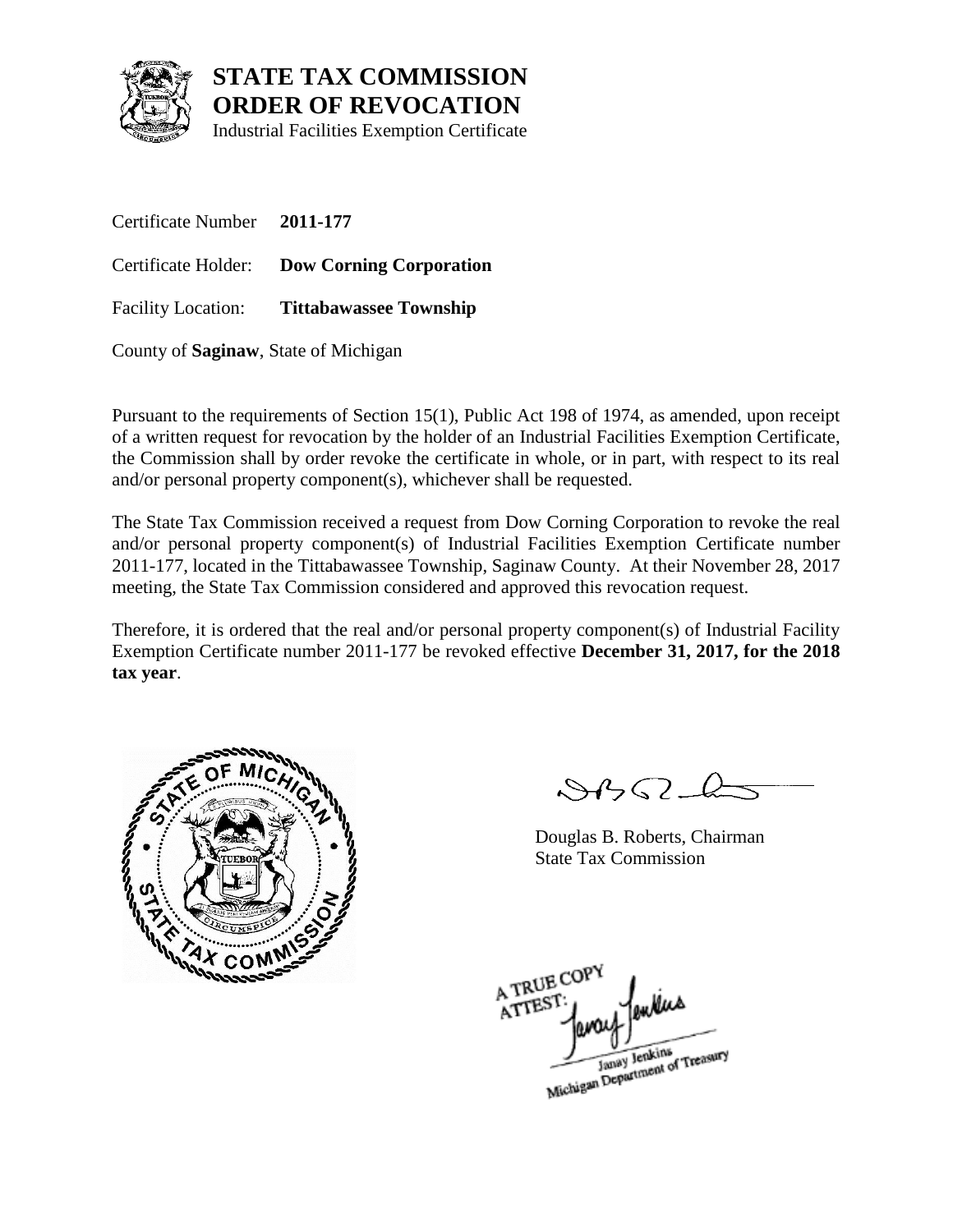

NICK A. KHOURI STATE TREASURER

December 7, 2017

Gregory Hoffbauer AK Steel Corporation 9227 Centre Pointe Drive West Chester Twp., MI 45069

Dear Sir/Madam:

RICK SNYDER GOVERNOR

The State Tax Commission (Commission) has received a request to revoke the real and/or personal property component(s) of Industrial Facilities Exemption Certificate number 2011-318, issued to AK Steel Corporation, located in the City of Dearborn, Wayne County, in accordance with the requirements of Section 15(1), Public Act 198 of 1974, as amended.

At their November 28, 2017 meeting, the State Tax Commission considered and approved this revocation request. Enclosed is the Order of Revocation revoking the real and/or personal property component(s) of this certificate effective December 31, 2017, for the 2018 tax year.

If you have further questions regarding this information, please contact the Property Services Division at (517) 373-2408.

Sincerely,

castia S. Free

Heather S. Frick, Executive Director State Tax Commission

Enclosure By Certified Mail

cc: Clerk, City of Dearborn Assessor, City of Dearborn Wayne County Equalization Department Wayne County Board of Commissioners Dearborn School District Wayne ISD Wayne County Community College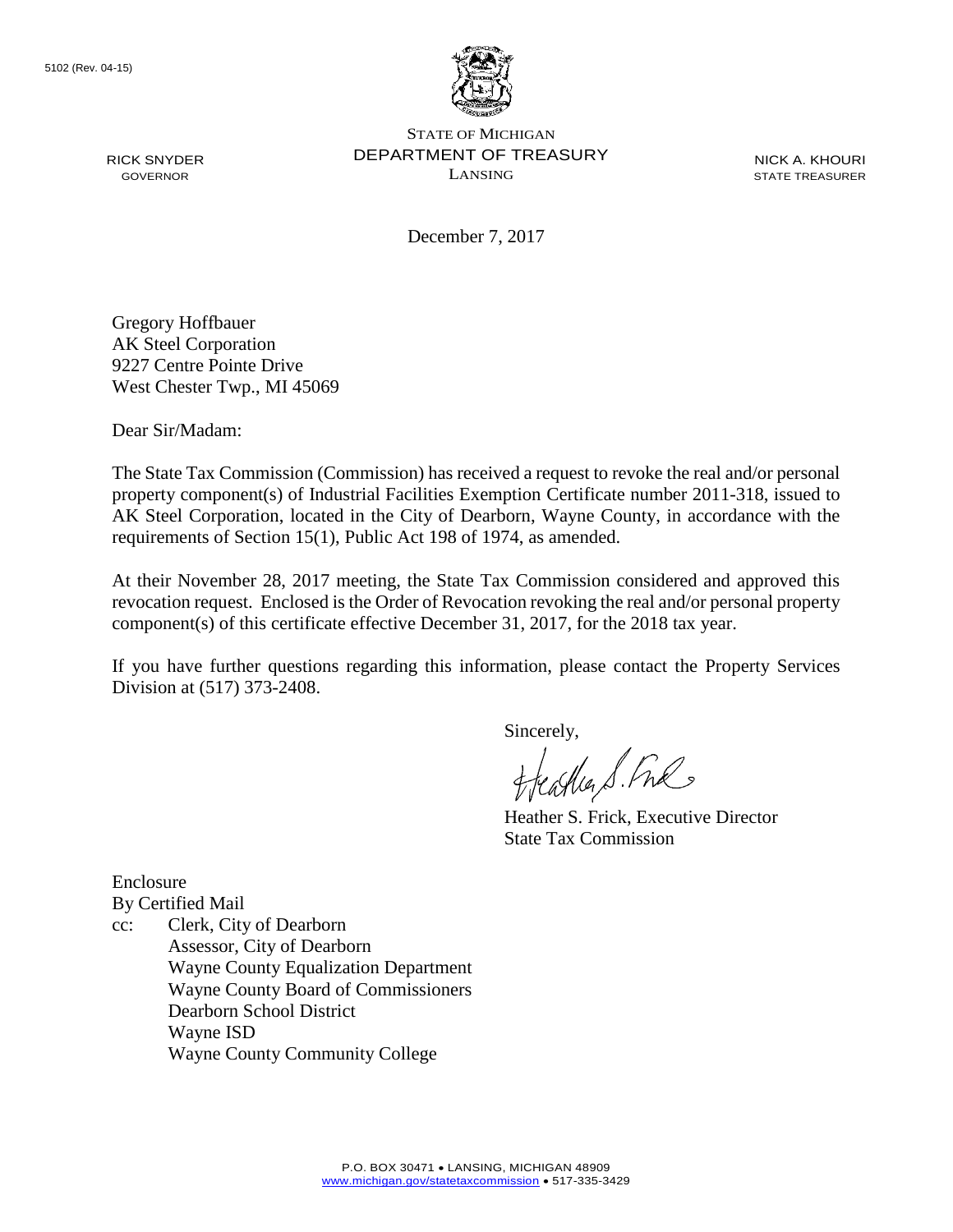

Industrial Facilities Exemption Certificate

Certificate Number **2011-318** Certificate Holder: **AK Steel Corporation** Facility Location: **City of Dearborn**

County of **Wayne**, State of Michigan

Pursuant to the requirements of Section 15(1), Public Act 198 of 1974, as amended, upon receipt of a written request for revocation by the holder of an Industrial Facilities Exemption Certificate, the Commission shall by order revoke the certificate in whole, or in part, with respect to its real and/or personal property component(s), whichever shall be requested.

The State Tax Commission received a request from AK Steel Corporation to revoke the real and/or personal property component(s) of Industrial Facilities Exemption Certificate number 2011-318, located in the City of Dearborn, Wayne County. At their November 28, 2017 meeting, the State Tax Commission considered and approved this revocation request.

Therefore, it is ordered that the real and/or personal property component(s) of Industrial Facility Exemption Certificate number 2011-318 be revoked effective **December 31, 2017, for the 2018 tax year**.



 $\mathcal{S}4\mathcal{G}2\mathcal{L}$ 

Douglas B. Roberts, Chairman State Tax Commission

A TRUE COP ATTEST Janay Jenkins<br>Michigan Department of Treasury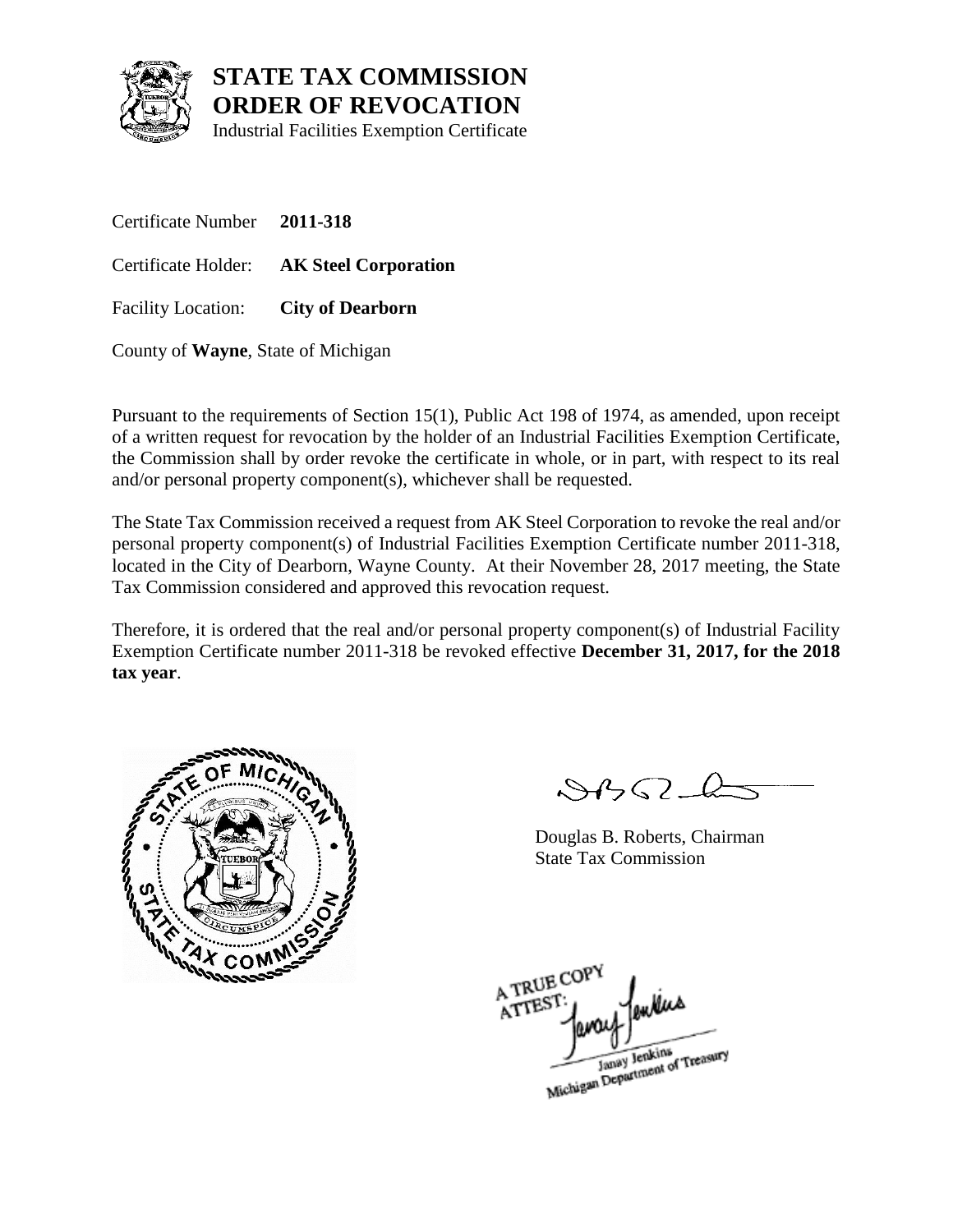

NICK A. KHOURI STATE TREASURER

December 7, 2017

Victor Hansen Display Pack Inc. 1340 Monroe Nw Grand Rapids, MI 49505

Dear Sir/Madam:

RICK SNYDER GOVERNOR

The State Tax Commission (Commission) has received a request to revoke the real and/or personal property component(s) of Industrial Facilities Exemption Certificate number 2012-275, issued to Display Pack Inc., located in the City of Grand Rapids, Kent County, in accordance with the requirements of Section 15(1), Public Act 198 of 1974, as amended.

At their November 28, 2017 meeting, the State Tax Commission considered and approved this revocation request. Enclosed is the Order of Revocation revoking the real and/or personal property component(s) of this certificate effective December 31, 2017, for the 2018 tax year.

If you have further questions regarding this information, please contact the Property Services Division at (517) 373-2408.

Sincerely,

castia S. Free

Heather S. Frick, Executive Director State Tax Commission

Enclosure By Certified Mail

cc: Clerk, City of Grand Rapids Assessor, City of Grand Rapids Kent County Equalization Department Kent County Board of Commissioners Grand Rapids School District Kent ISD Grand Rapids Community College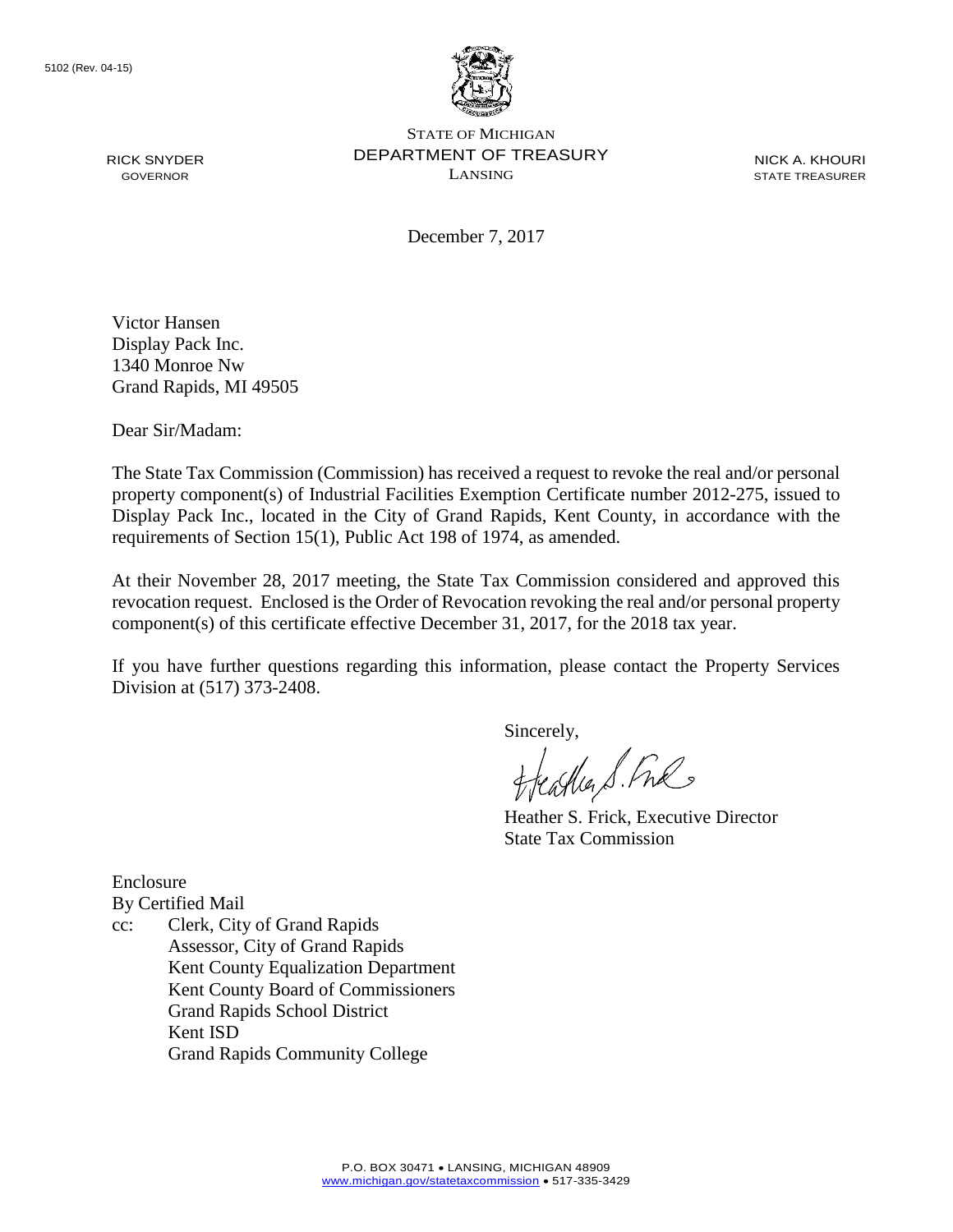

Industrial Facilities Exemption Certificate

Certificate Number **2012-275** Certificate Holder: **Display Pack Inc.** Facility Location: **City of Grand Rapids**

County of **Kent**, State of Michigan

Pursuant to the requirements of Section 15(1), Public Act 198 of 1974, as amended, upon receipt of a written request for revocation by the holder of an Industrial Facilities Exemption Certificate, the Commission shall by order revoke the certificate in whole, or in part, with respect to its real and/or personal property component(s), whichever shall be requested.

The State Tax Commission received a request from Display Pack Inc. to revoke the real and/or personal property component(s) of Industrial Facilities Exemption Certificate number 2012-275, located in the City of Grand Rapids, Kent County. At their November 28, 2017 meeting, the State Tax Commission considered and approved this revocation request.

Therefore, it is ordered that the real and/or personal property component(s) of Industrial Facility Exemption Certificate number 2012-275 be revoked effective **December 31, 2017, for the 2018 tax year**.



 $\mathcal{S}4\mathcal{G}2\mathcal{L}$ 

Douglas B. Roberts, Chairman State Tax Commission

A TRUE COP ATTEST Janay Jenkins<br>Michigan Department of Treasury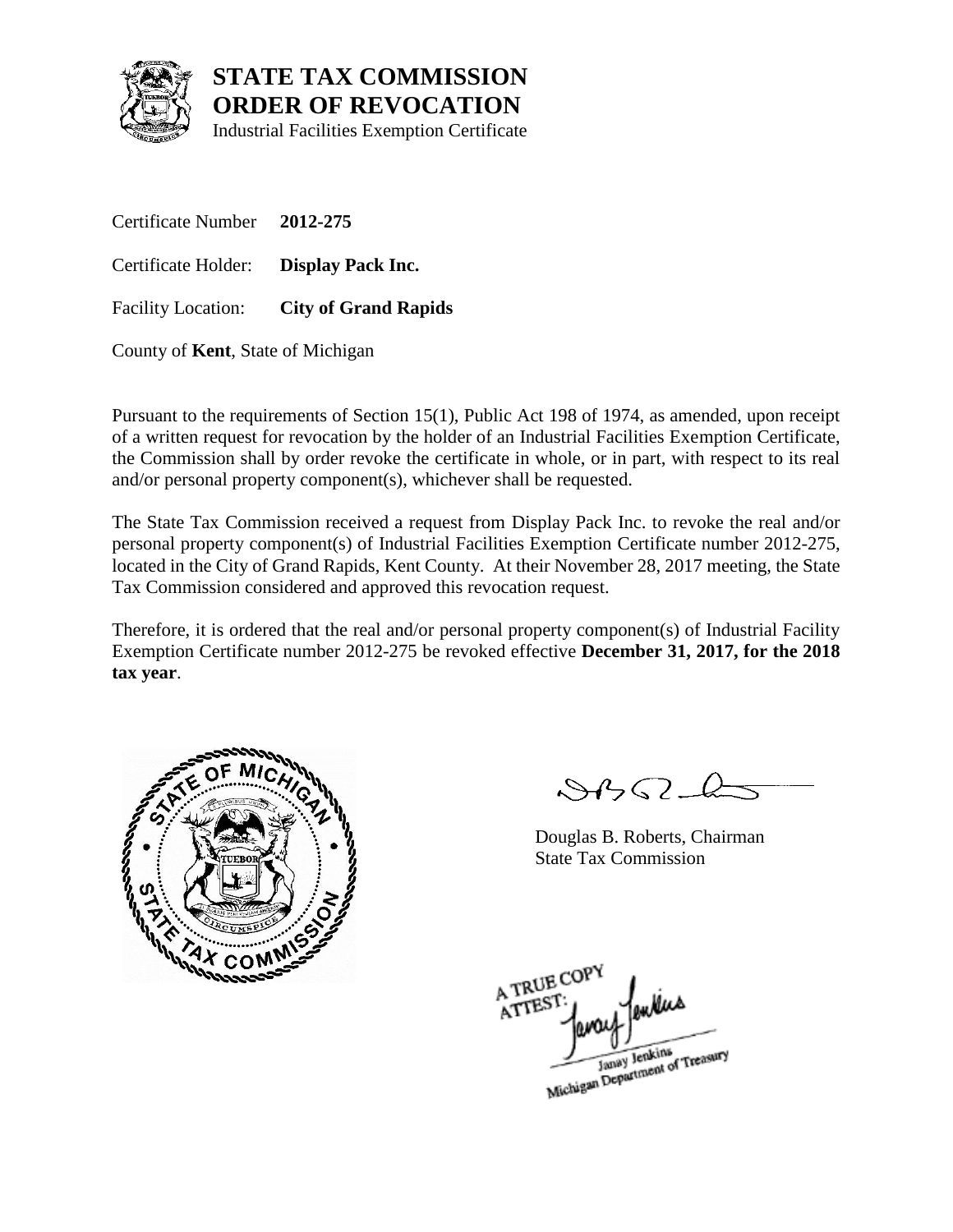

NICK A. KHOURI STATE TREASURER

December 7, 2017

Sheri Mullens Nexthermal Corporation 1045 Harts Lake Road Battle Creek, MI 49037

Dear Sir/Madam:

RICK SNYDER GOVERNOR

The State Tax Commission (Commission) has received a request to revoke the real and/or personal property component(s) of Industrial Facilities Exemption Certificate number 2015-141A, issued to Nexthermal Corporation, located in the City of Battle Creek, Calhoun County, in accordance with the requirements of Section 15(1), Public Act 198 of 1974, as amended.

At their November 28, 2017 meeting, the State Tax Commission considered and approved this revocation request. Enclosed is the Order of Revocation revoking the real and/or personal property component(s) of this certificate effective December 31, 2017, for the 2018 tax year.

If you have further questions regarding this information, please contact the Property Services Division at (517) 373-2408.

Sincerely,

Cather S. Free

Heather S. Frick, Executive Director State Tax Commission

Enclosure By Certified Mail

cc: Clerk, City of Battle Creek Assessor, City of Battle Creek Calhoun County Equalization Department Calhoun County Board of Commissioners Battle Creek School District Calhoun ISD Kellogg Community College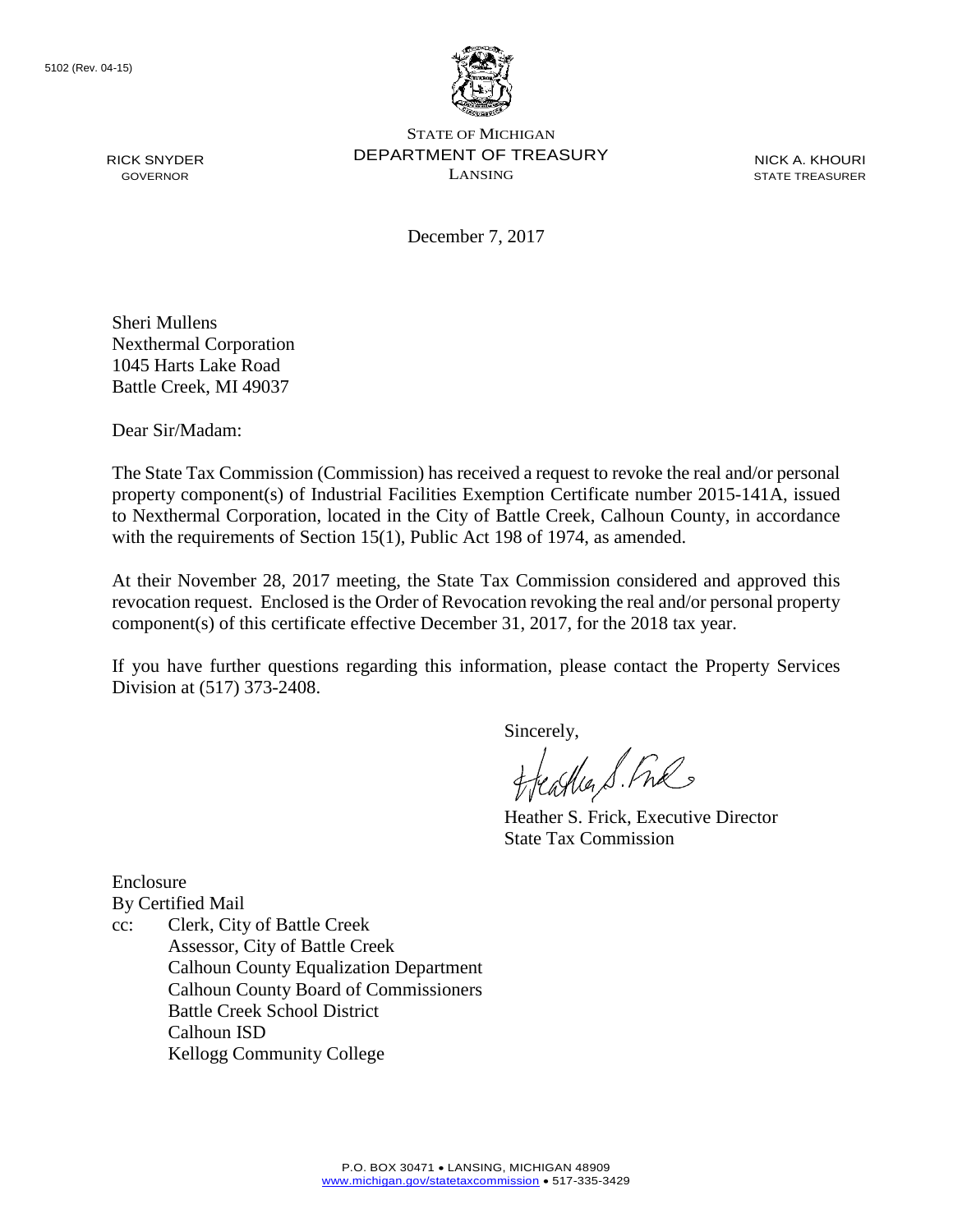

Industrial Facilities Exemption Certificate

Certificate Number **2015-141A** Certificate Holder: **Nexthermal Corporation** Facility Location: **City of Battle Creek**

County of **Calhoun**, State of Michigan

Pursuant to the requirements of Section 15(1), Public Act 198 of 1974, as amended, upon receipt of a written request for revocation by the holder of an Industrial Facilities Exemption Certificate, the Commission shall by order revoke the certificate in whole, or in part, with respect to its real and/or personal property component(s), whichever shall be requested.

The State Tax Commission received a request from Nexthermal Corporation to revoke the real and/or personal property component(s) of Industrial Facilities Exemption Certificate number 2015-141A, located in the City of Battle Creek, Calhoun County. At their November 28, 2017 meeting, the State Tax Commission considered and approved this revocation request.

Therefore, it is ordered that the real and/or personal property component(s) of Industrial Facility Exemption Certificate number 2015-141A be revoked effective **December 31, 2017, for the 2018 tax year**.



 $\mathcal{S}4\mathcal{G}2\mathcal{L}$ 

Douglas B. Roberts, Chairman State Tax Commission

A TRUE COP ATTEST Janay Jenkins<br>Michigan Department of Treasury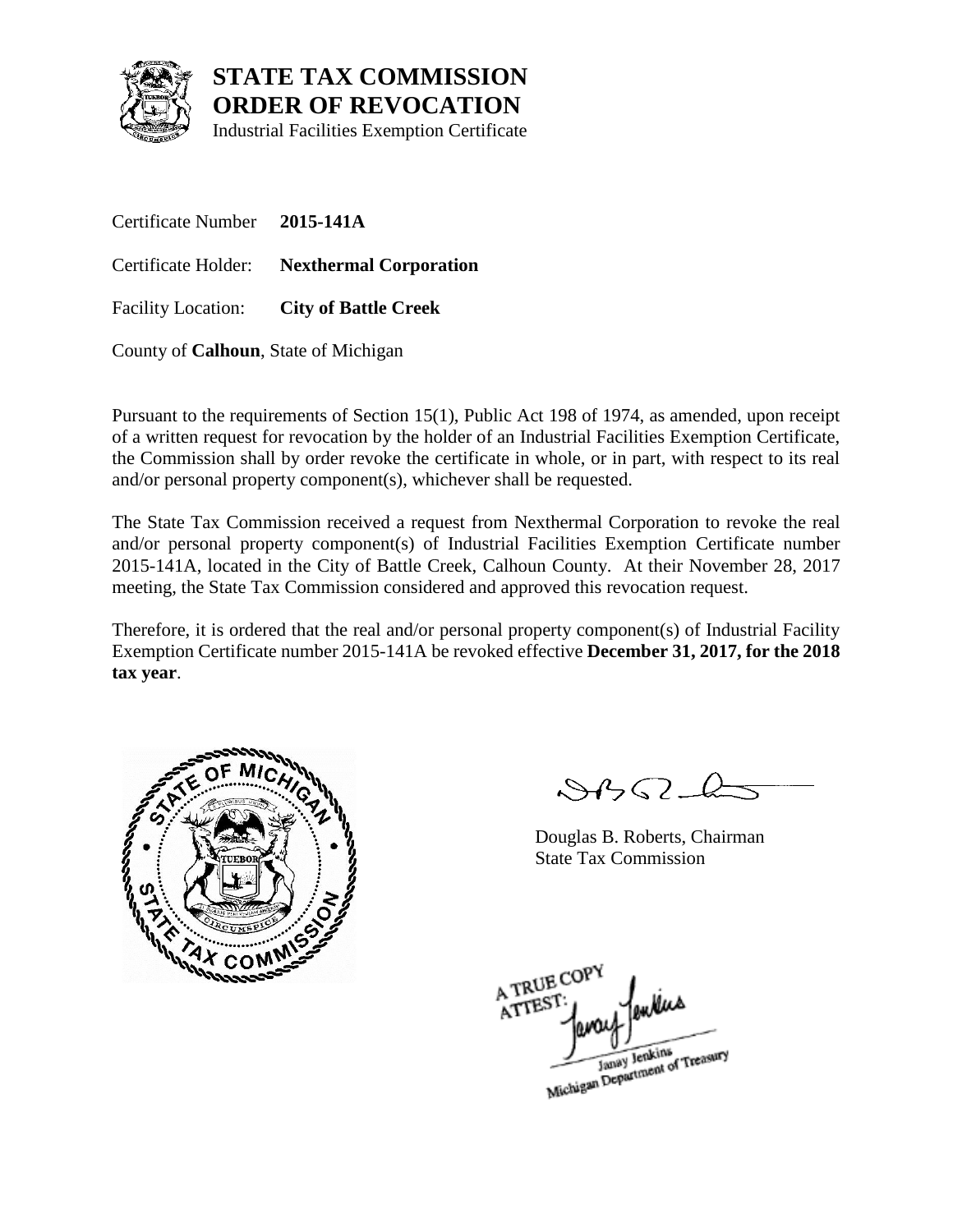

NICK A. KHOURI STATE TREASURER

December 7, 2017

Terry Fiscus Royal Oak Medical Devices 39533 Woodward Avenue, #340 Bloomfield Hills, MI 48340

Dear Sir/Madam:

RICK SNYDER GOVERNOR

The State Tax Commission (Commission) has received a request from Village of Oxford to revoke the real and/or personal property component(s) of Industrial Facilities Exemption Certificate number 2011-423, issued to Royal Oak Medical Devices, located in Village of Oxford, Oakland County. In accordance with Section 15(3) of Public Act 198 of 1974, as amended, the State Tax Commission offered the certificate holder the opportunity for a hearing regarding this request for revocation and they did not respond.

At their November 28, 2017 meeting, the State Tax Commission considered and approved the revocation request. Enclosed is the Order of Revocation revoking the real and/or personal component(s) of this certificate effective December 31, 2015, for the 2016 tax year.

If you have further questions regarding this information, please contact the Property Services Division at (517) 373-3302.

Sincerely,

castia S. Free

Heather S. Frick, Executive Director State Tax Commission

Enclosure By Certified Mail cc: Clerk, Village of Oxford Assessor, Village of Oxford Oakland County Equalization Department Oakland County Board of Commissioners Oxford School District Oakland ISD Oakland Community College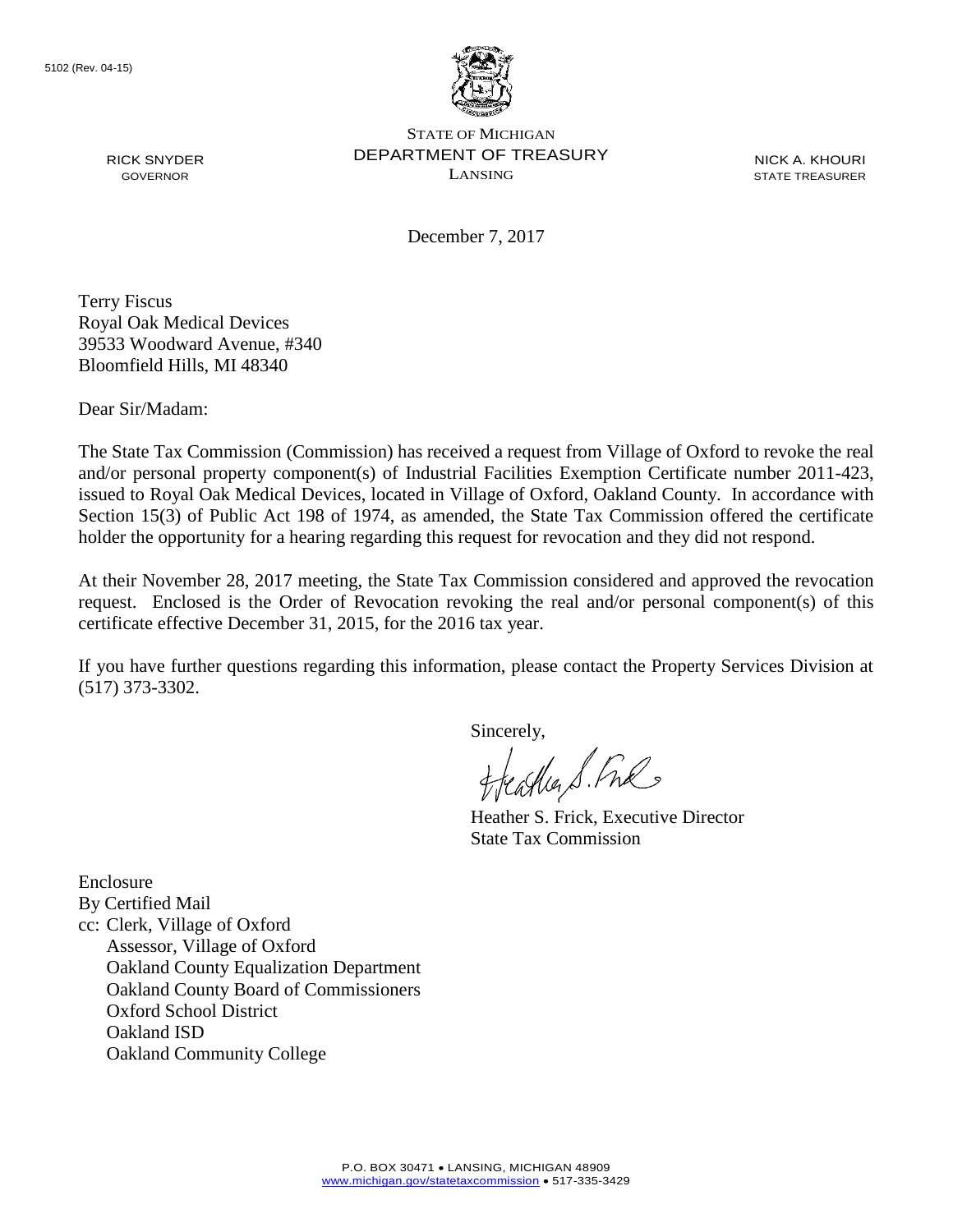

Industrial Facility Exemption Certificate

Certificate Number **2011-423**

Certificate Holder: **Royal Oak Medical Devices**

Facility Location: **Village of Oxford**

County of **Oakland,** State of Michigan

Pursuant to the requirements of Section 15(3) of Public Act 198 of 1974, as amended, upon receipt of a written request for revocation of an Industrial Facilities Exemption Certificate by the local unit and after offering an opportunity for a hearing, the State Tax Commission shall by order revoke the certificate in whole, or in part, with respect to its real and/or personal property component(s), whichever shall be requested.

The State Tax Commission received a request from Village of Oxford to revoke the real and/or personal property component(s) of Industrial Facilities Exemption Certificate number 2011-423, issued to Royal Oak Medical Devices, located in Village of Oxford, Oakland County. At their November 28, 2017 meeting, the State Tax Commission considered and approved the revocation request.

Therefore, it is ordered that the real and/or personal property component(s) of Industrial Facility Exemption Certificate number 2011-423 be revoked effective **December 31, 2015, for the 2016 tax year**.



 $8452 - 6$ 

Douglas B. Roberts, Chairman State Tax Commission

A TRUE COP A TREST

Janay Jenkins<br>Michigan Department of Treasury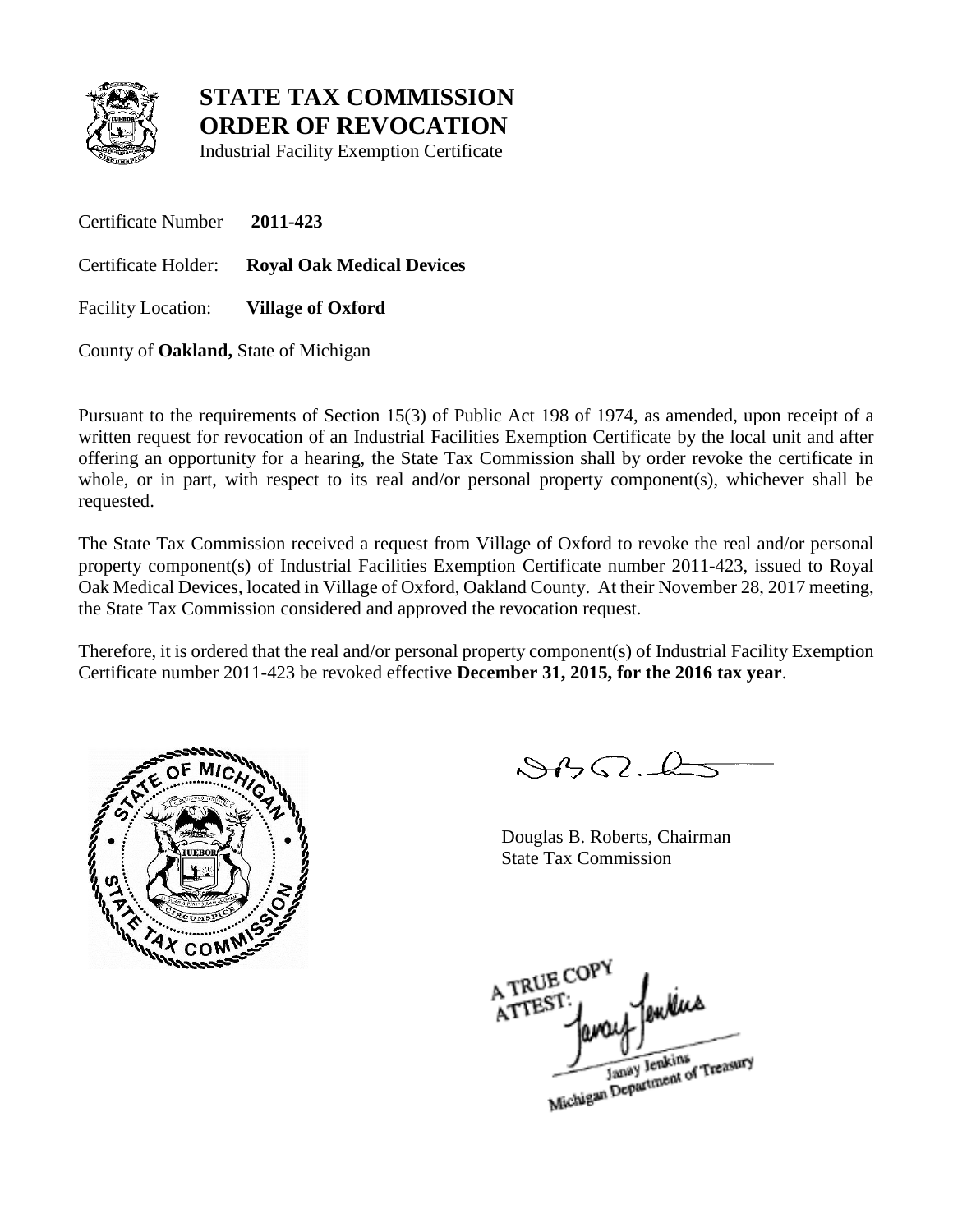

NICK A. KHOURI STATE TREASURER

December 7, 2017

Harold Steele H S Die & Engineering Inc 0-215 Lake Michigan Drive NW Grand Rapids, MI 49544

Dear Sir/Madam:

RICK SNYDER GOVERNOR

The State Tax Commission has received a request from the Michigan Department of Treasury's Essential Services Assessment Unit pursuant to P.A. 92 of 2014, as amended, to rescind the extended Industrial Facilities Exemption Certificate number 2004-187, issued to H S Die & Engineering Inc, located in Tallmadge Charter Township, Ottawa County.

At their November 28, 2017 meeting, the State Tax Commission considered and approved this rescission request. The STC Order rescinded the extended IFT certificate effective December 31, 2016.

As provided by MCL 211.1057(7), an eligible claimant may appeal a rescission issued by the State Tax Commission by filing a written petition with the Michigan Tax Tribunal not later than December 31, 2017.

If you have further questions regarding rescission of the extended IFT, please contact the Property Services Division at (517) 373-2408. All other questions regarding the Essential Services Assessment can be directed to the ESA Unit at (517) 241-0310.

Sincerely,<br>freathers fine

Heather S. Frick, Executive Director State Tax Commission

Enclosure

- By Certified Mail
- cc: Clerk, Tallmadge Charter Township Assessor, Tallmadge Charter Township Ottawa County Equalization Department Ottawa County Board of Commissioners Grandville School District Kent ISD Grand Rapids Community College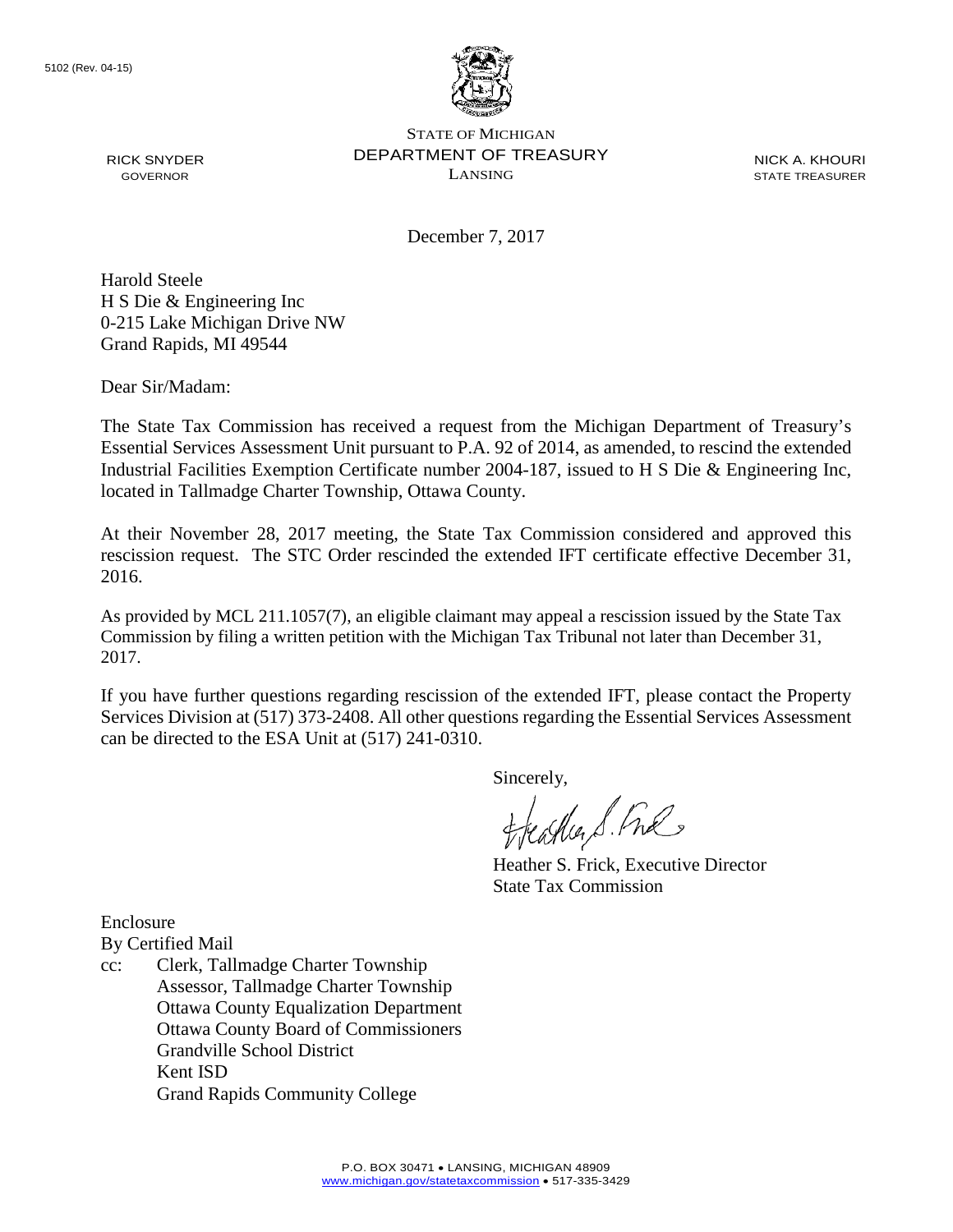

**STATE TAX COMMISSION ORDER OF RESCISSION**

Industrial Facilities Exemption Certificate

Certificate Number **2004-187** Certificate Holder: **H S Die & Engineering Inc** Facility Location: **Tallmadge Charter Township**

County of **Ottawa**, State of Michigan

Pursuant to the requirements of MCL 211.1057(5)(c), Public Act 92 of 2014, as amended upon request of the Department, the State Tax Commission shall issue an order to rescind no later than the first Monday in December for the assessment year an extended Industrial Facilities Exemption Certificate under section 11a of 1974 PA 198, MCL 207.561a, for any parcel for which payment in full and any penalty due under the Essential Services Assessment have not been received or for which the Department discovers that the property is not eligible manufacturing personal property. The State Tax Commission received a request from the Department to rescind the extended Industrial Facilities Exemption Certificate number 2004-187, located in the Tallmadge Charter Township, Ottawa County. At their November 28, 2017 meeting, the State Tax Commission considered and approved this rescission request.

Therefore, it is ordered that the extended Industrial Facility Exemption Certificate number 2004-187 be rescinded effective **December 31, 2016, rescinding the extended Industrial Facilities Certificate for the 2017 tax year.**

It is further ordered that the assessor for the affected local unit shall take all necessary action provided within the General Property Tax Act, Public Act 206 of 1893, as amended, and the Essential Services Assessment Act, Public Act 92 of 2014, as amended, to correct the 2017 tax roll.



 $84562$ 

Douglas B. Roberts, Chairman State Tax Commission

A TRUE COP fenders ATTEST Janay Jenkins<br>Michigan Department of Treasury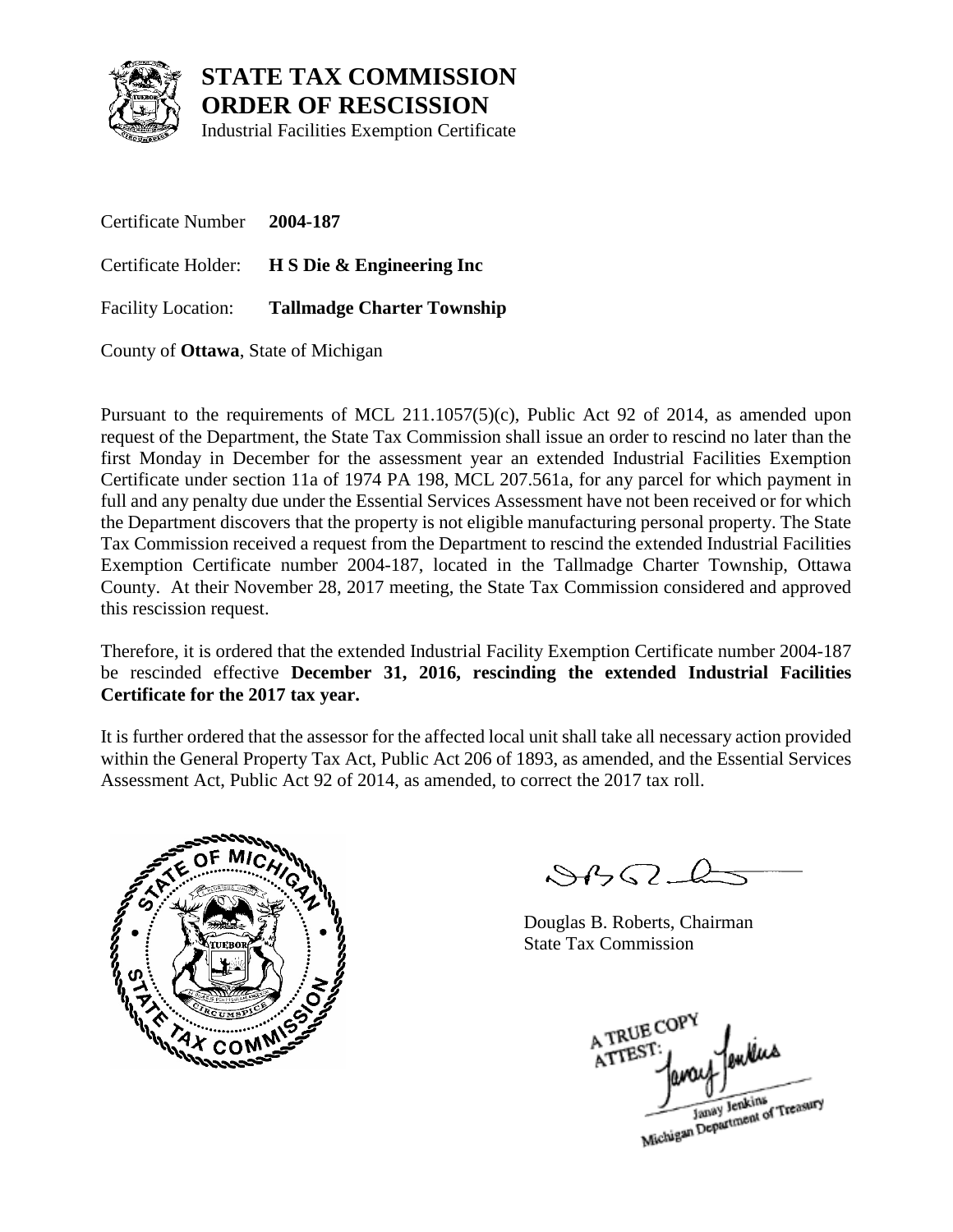

NICK A. KHOURI STATE TREASURER

December 7, 2017

John Berney Hydraulic Tubes & Fittings LLC 434 Mccormick Dr Lapeer, MI 48446

Dear Sir/Madam:

RICK SNYDER GOVERNOR

The State Tax Commission has received a request from the Michigan Department of Treasury's Essential Services Assessment Unit pursuant to P.A. 92 of 2014, as amended, to rescind the extended Industrial Facilities Exemption Certificate number 2008-256, issued to Hydraulic Tubes & Fittings LLC, located in City of Lapeer, Lapeer County.

At their November 28, 2017 meeting, the State Tax Commission considered and approved this rescission request. The STC Order rescinded the extended IFT certificate effective December 31, 2016.

As provided by MCL 211.1057(7), an eligible claimant may appeal a rescission issued by the State Tax Commission by filing a written petition with the Michigan Tax Tribunal not later than December 31, 2017.

If you have further questions regarding rescission of the extended IFT, please contact the Property Services Division at (517) 373-2408. All other questions regarding the Essential Services Assessment can be directed to the ESA Unit at (517) 241-0310.

Sincerely,<br>freathers fine

Heather S. Frick, Executive Director State Tax Commission

Enclosure By Certified Mail

cc: Clerk, City of Lapeer Assessor, City of Lapeer Lapeer County Equalization Department Lapeer County Board of Commissioners Lapeer School District Lapeer ISD